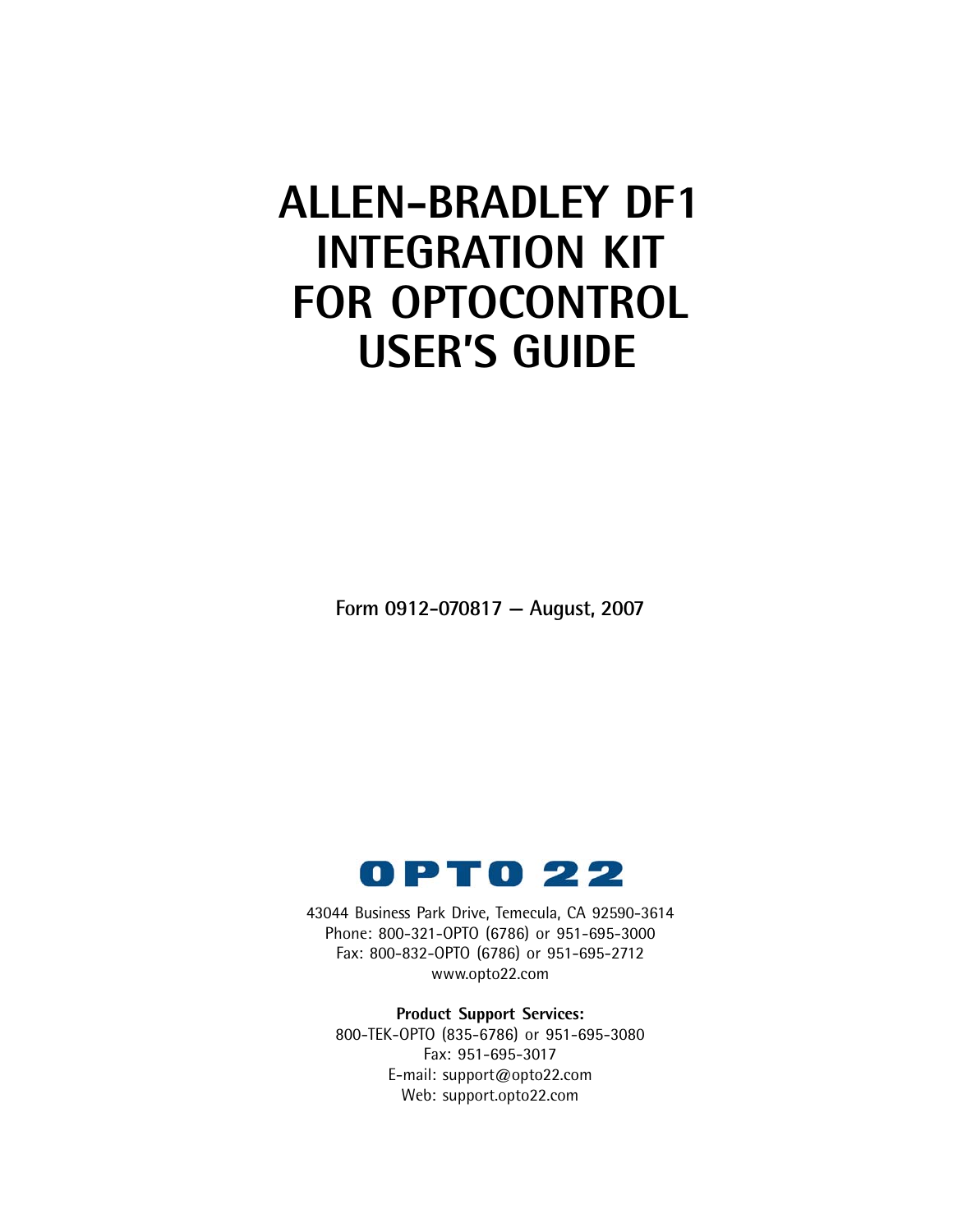#### **Allen-Bradley DF1 Integration Kit for OptoControl User's Guide Form 0912-070817 — August, 2007**

All rights reserved. Printed in the United States of America.

The information in this manual has been checked carefully and is believed to be accurate; however, Opto 22 assumes no responsibility for possible inaccuracies or omissions. Specifications are subject to change without notice.

Opto 22 warrants all of its products to be free from defects in material or workmanship for 30 months from the manufacturing date code. This warranty is limited to the original cost of the unit only and does not cover installation, labor, or any other contingent costs. Opto 22 I/O modules and solid-state relays with date codes of 1/96 or later are guaranteed for life. This lifetime warranty excludes reed relay, SNAP serial communication modules, SNAP PID modules, and modules that contain mechanical contacts or switches. Opto 22 does not warrant any product, components, or parts not manufactured by Opto 22; for these items, the warranty from the original manufacturer applies. These products include, but are not limited to, the OptoTerminal-G70, OptoTerminal-G75, and Sony Ericsson GT-48; see the product data sheet for specific warranty information. Refer to Opto 22 form number 1042 for complete warranty information.

Opto 22 FactoryFloor, Cyrano, Optomux, and Pamux are registered trademarks of Opto 22. Generation 4, ioControl, ioDisplay, ioManager, ioProject, ioUtilities, mistic, Nvio, Nvio.net Web Portal, OptoConnect, OptoControl, OptoDisplay, OptoENETSniff, OptoOPCServer, OptoScript, OptoServer, OptoTerminal, OptoUtilities, SNAP Ethernet I/O, SNAP I/O, SNAP OEM I/O, SNAP Simple I/O, SNAP Ultimate I/O, and SNAP Wireless LAN I/O are trademarks of Opto 22.

ActiveX, JScript, Microsoft, MS-DOS, VBScript, Visual Basic, Visual C++, and Windows are either registered trademarks or trademarks of Microsoft Corporation in the United States and other countries. Linux is a registered trademark of Linus Torvalds. Unicenter is a registered trademark of Computer Associates International, Inc. ARCNET is a registered trademark of Datapoint Corporation. Modbus is a registered trademark of Schneider Electric. Wiegand is a registered trademark of Sensor Engineering Corporation. Nokia, Nokia M2M Platform, Nokia M2M Gateway Software, and Nokia 31 GSM Connectivity Terminal are trademarks or registered trademarks of Nokia Corporation. Sony is a trademark of Sony Corporation. Ericsson is a trademark of Telefonaktiebolaget LM Ericsson.

All other brand or product names are trademarks or registered trademarks of their respective companies or organizations.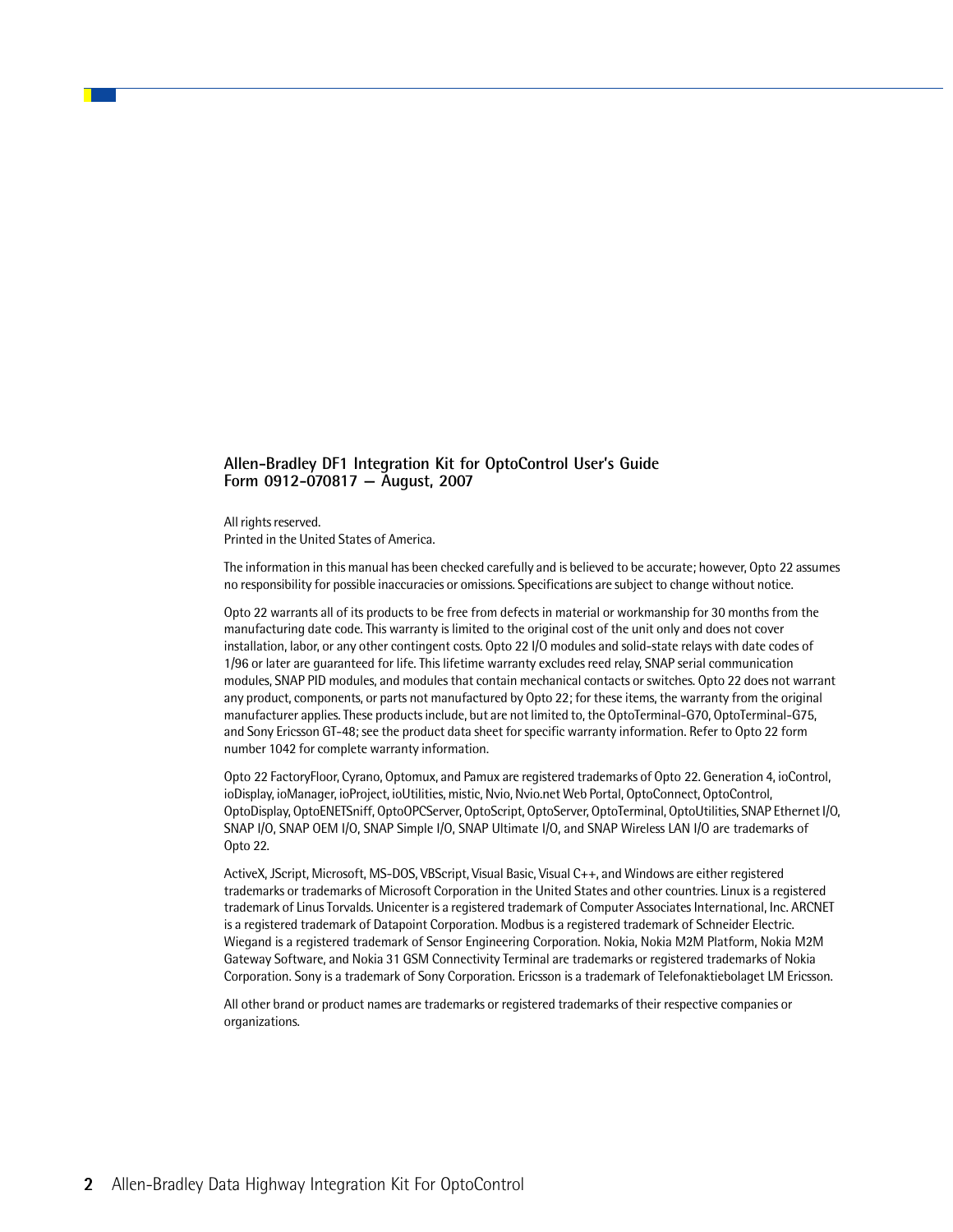# **Table of Contents**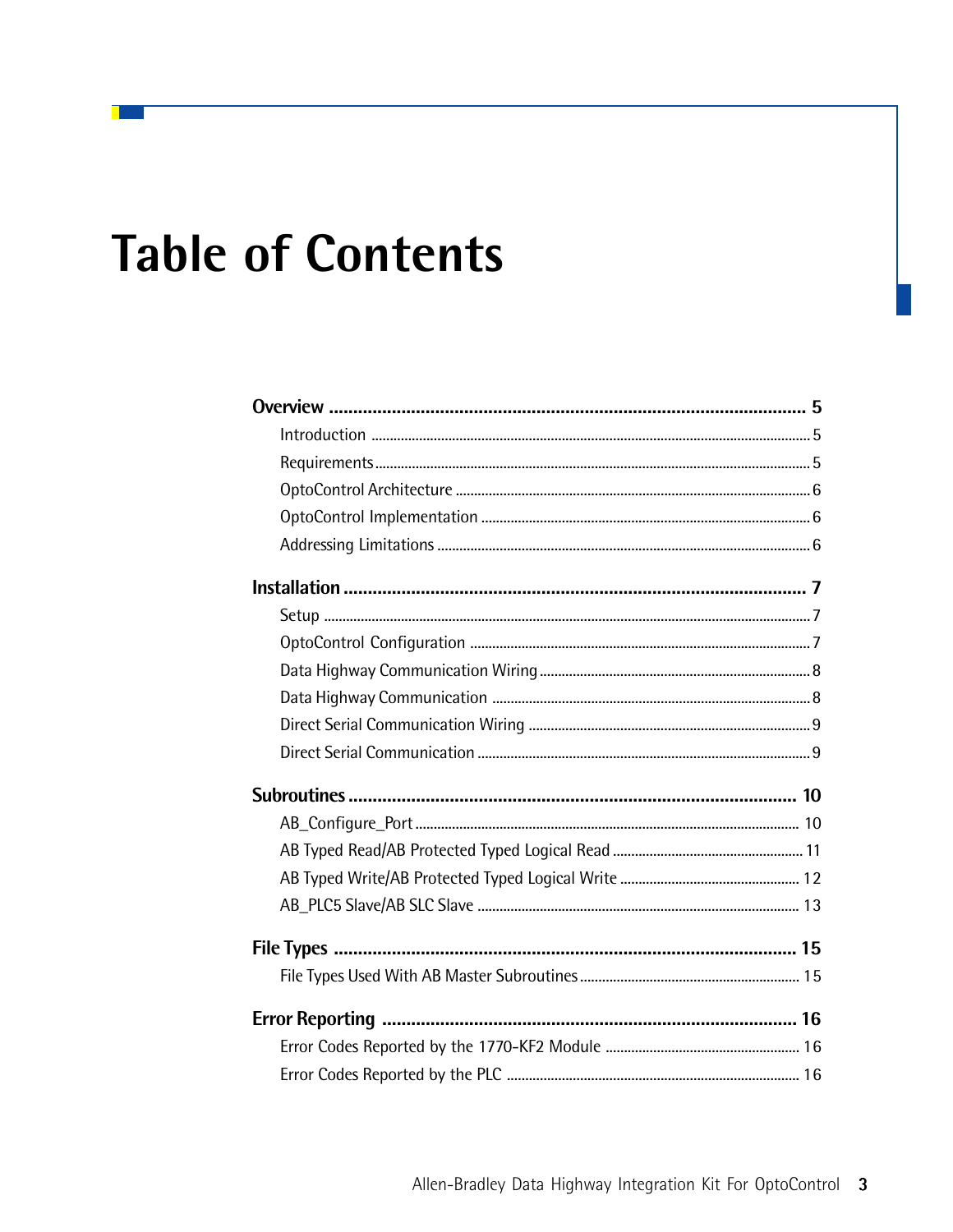П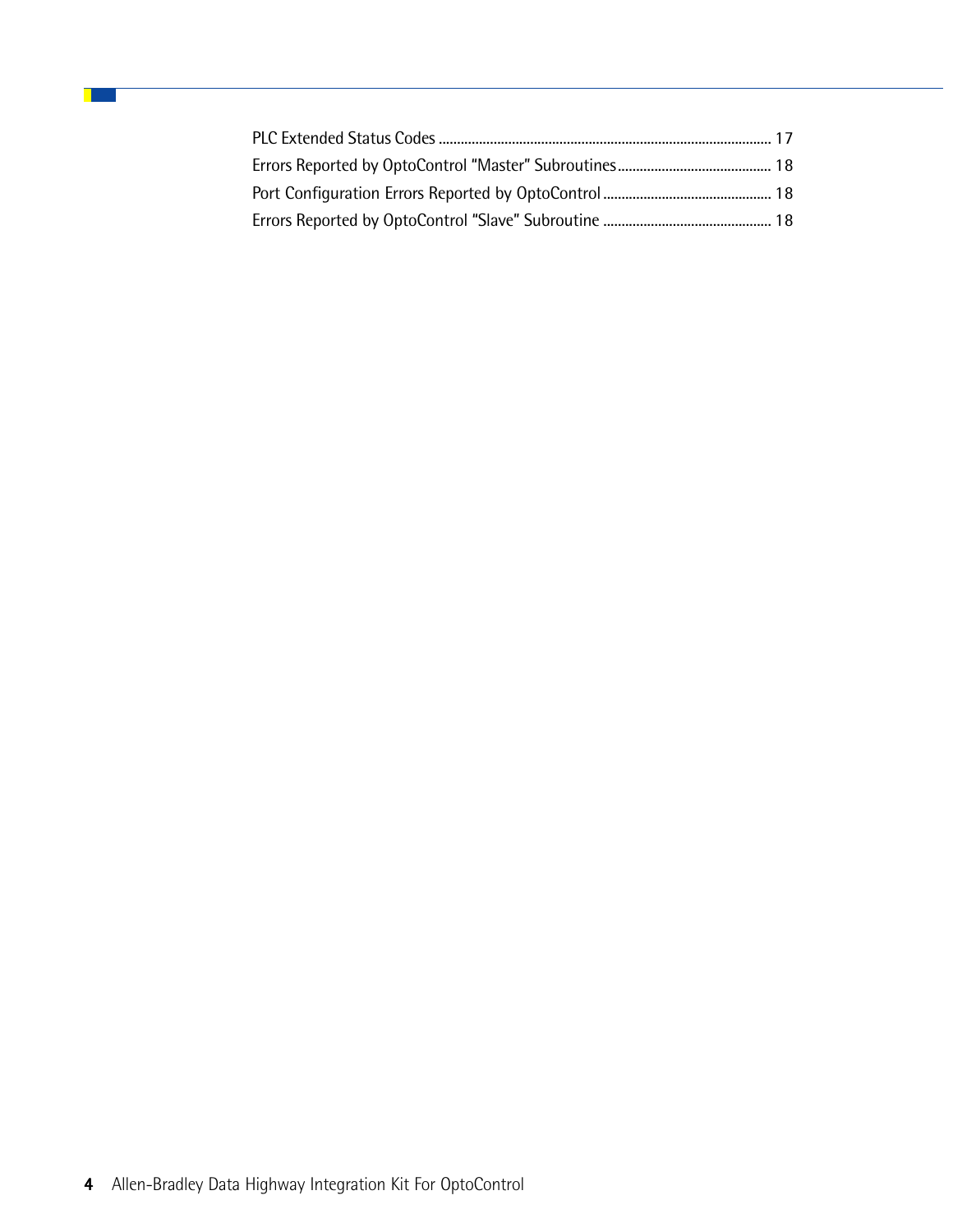# **Allen-Bradley DF1 Integration Kit For OptoControl**

## **Overview**

## **Introduction**

The ALLEN-BRADLEY DF1 INTEGRATION KIT (Part # OPTOINTAB) allows users of Opto 22's OptoControl software (version 3.0 and above) an easy method of communicating with Allen-Bradley drivers or PLCs using the DF1 protocol. Opto 22 controllers can act as either a "master" or a "slave" device. They can be connected directly to the serial port on an Allen-Bradley PLC or to Data Highway networks using standard Data Highway interface devices.

The integration kit's command set includes menu-driven OptoControl commands that can be used anywhere within an OptoControl strategy. These commands provide OptoControl applications the ability to exchange floating point, integer, I/O, ASCII, or string data with Allen-Bradley devices that support the DF1 protocol.

The command set is made up of OptoControl subroutines that transmit and receive serial messages according to the DF1 protocol specifications in the ALLEN-BRADLEY DATA HIGHWAY/DATA HIGHWAY PLUS/DH-485 COMMUNICATION PROTOCOL AND COMMAND SET, publication number 1770-6.5.16.

## **Requirements**

To implement an interface between an Opto 22 controller and an Allen-Bradley device, you will need:

- **The Allen-Bradley DF1 Integration Kit.**
- **An Opto 22 controller with a firmware revision of OptoKernel 3.0 or later.**
- **A PC running OptoControl software.**
- **A user-fabricated serial cable connecting the Opto 22 controller to either the Data Highway interface device or the serial port of an Allen-Bradley PLC.**
- **A PLC capable of supporting DF1 commands Typed Read/Typed Write or Protected Type Logical Read/Protected Type Logical Write, such as the SLC 500 and PLC5 Allen-Bradley PLCs.**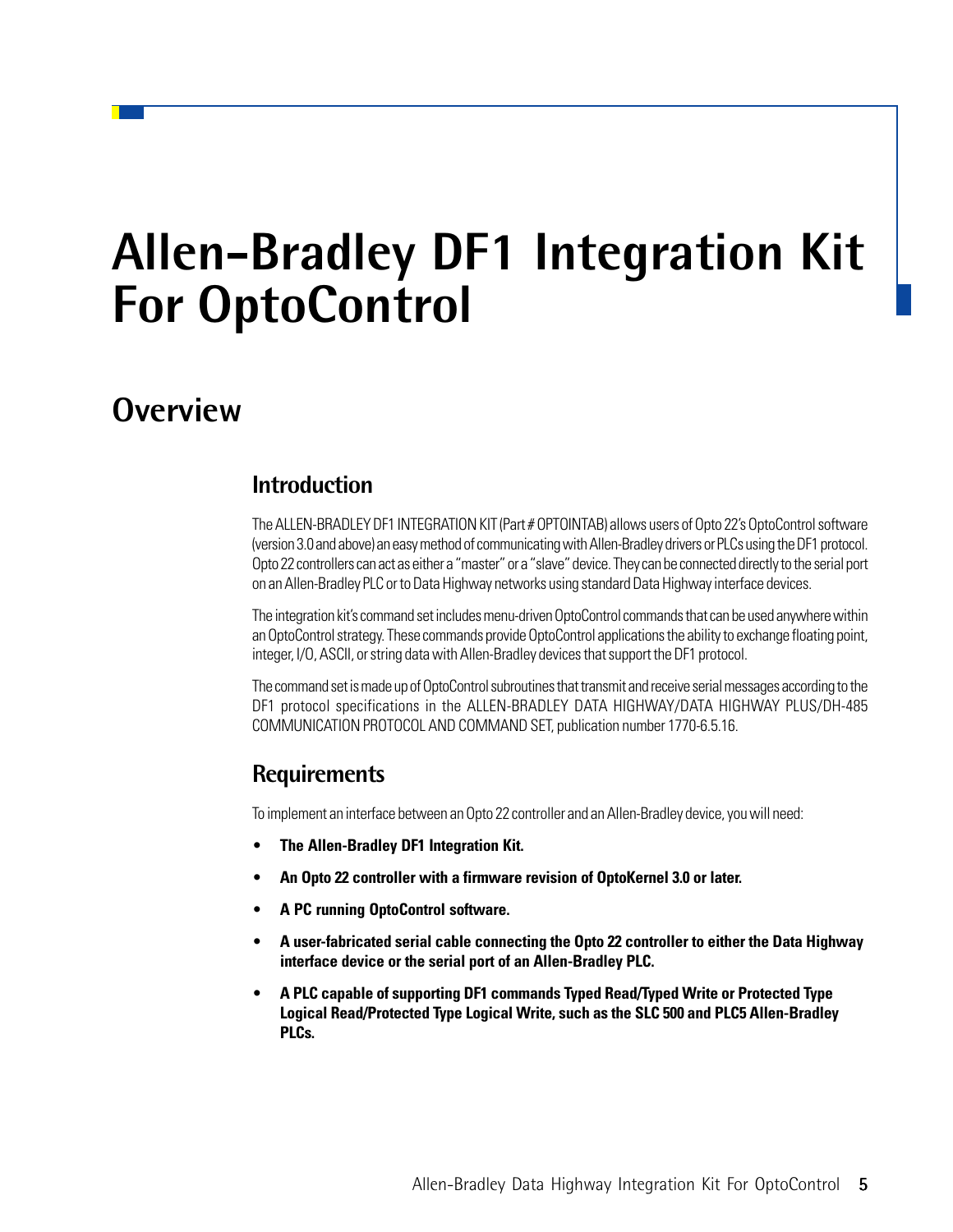## **OptoControl Architecture**

### **OptoControl Implementation**

The ALLEN-BRADLEY DF1 INTEGRATION KIT consists of a set of OptoControl subroutines supported by an extended command set. The extended command set uses an OptoControl library file (AB.LIB) that is downloaded to a controller prior to your OptoControl strategy and makes the extended command set available to the controller. In addition, there is an OptoControl definition file (AB.XID) that makes the extended command set available to the OptoControl configurator.

The "Master" subroutines for the PLC5 family support the TYPED READ (READ BLOCK) and TYPED WRITE (WRITE BLOCK) commands. In addition, the PLC5 "Slave" subroutine implements the WORD RANGE READ (READ BLOCK) and the WORD RANGE WRITE (WRITE BLOCK) commands. For the SLC family of PLCs, the commands PROTECTED TYPED LOGICAL READ and PROTECTED TYPED LOGICAL WRITE have been implemented in both the 'Master" and "Slave" subroutines. All these commands have been implemented to the element (word) level of addressing.

## **Addressing Limitations**

The integration kit's PLC addressing limitations are as follows:

- The integration kit does not support reads or writes of individual bits.
- The integration kit does not allow reading and writing to PLC file numbers 2, 4, 5, or 6.
- The integration kit will not read or write to any PLC data files that have a file-type other than integer, float, I/O, ASCII, string, or binary.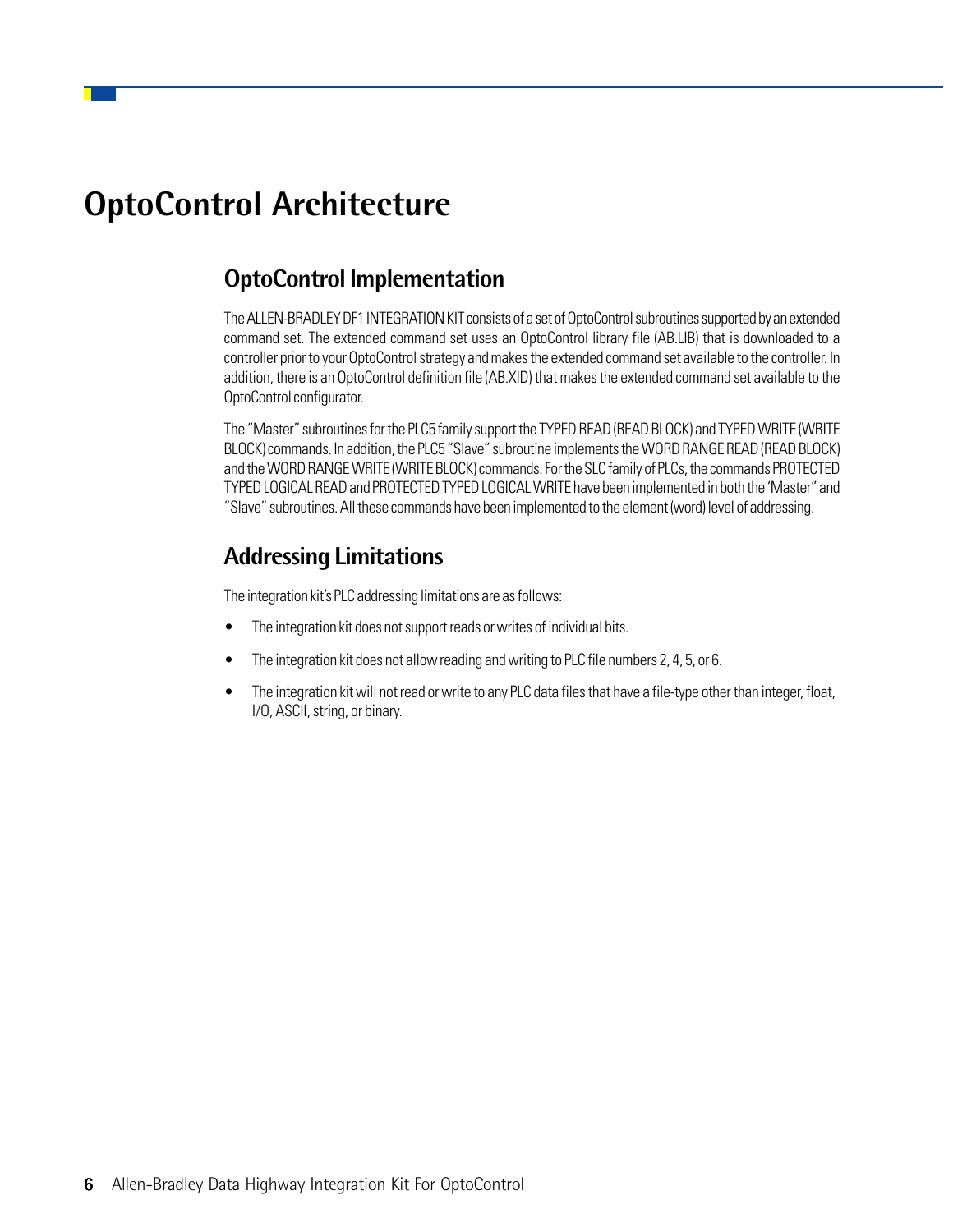## **Installation**

### **Setup**

#### **Install Files**

- 1. Insert the OptoIntegration CD to run the SETUP.EXE program.
- 2. The setup wizard will create the folder Opto22\OptoCtrl\AB DF1 Integration Kit. This folder will contain all the subroutine and support files for the integration kit, as well as example OptoControl strategies.
- NOTE: Documentation for the integration kit is in a PDF format. If you don't already have it installed you will need it to view and print the supporting document. After installation is complete, you will have the option of installing Acrobat Reader.

## **OptoControl Configuration**

#### **To use the integration kit with an OptoControl strategy:**

- 1. Start the OptoControl Configure Mode and open the strategy that you intend to use with the integration kit.
- 2. Use the Configure tool on the menu to select the controller. Then select Download Options, and click the Add button on the Before Run File list. Use the browser to select the AB.LIB file.
- 3. **For each subroutine you intend to use with your OptoControl strategy,** use the Configure tool on the menu to select Subroutine Includes. Click the Add button and use the browser to select the subroutine file (.CSB extension). When finished, the subroutine should appear in the Strategy Tree under the Subroutines Included folder.

#### **If any of the subroutine or XID files have been moved from the folder they were installed into, you will need to follow step 4.**

- 4. **For each subroutine you intend to use with your OptoControl strategy**, after the subroutine is included in the OptoControl Strategy Tree, click on the "+" sign next to the submarine icon and double-click the folder titled "Ext. Instruction Files Included" (see note below). Click the Add button and use the browser to add AB.XID to the list.
- NOTE: When opening a subroutine for the first time, if the XID file is not found in the directory shown by the Ext. Instruction Files Included list, an error will occur indicating that OptoControl cannot find the external instruction file for the subroutine. Once the .XID file is added to the Ext. Instruction Files Included list (step 4), subsequent openings of the subroutine should be error-free.
- 5. The subroutines are now ready to be utilized in your strategy.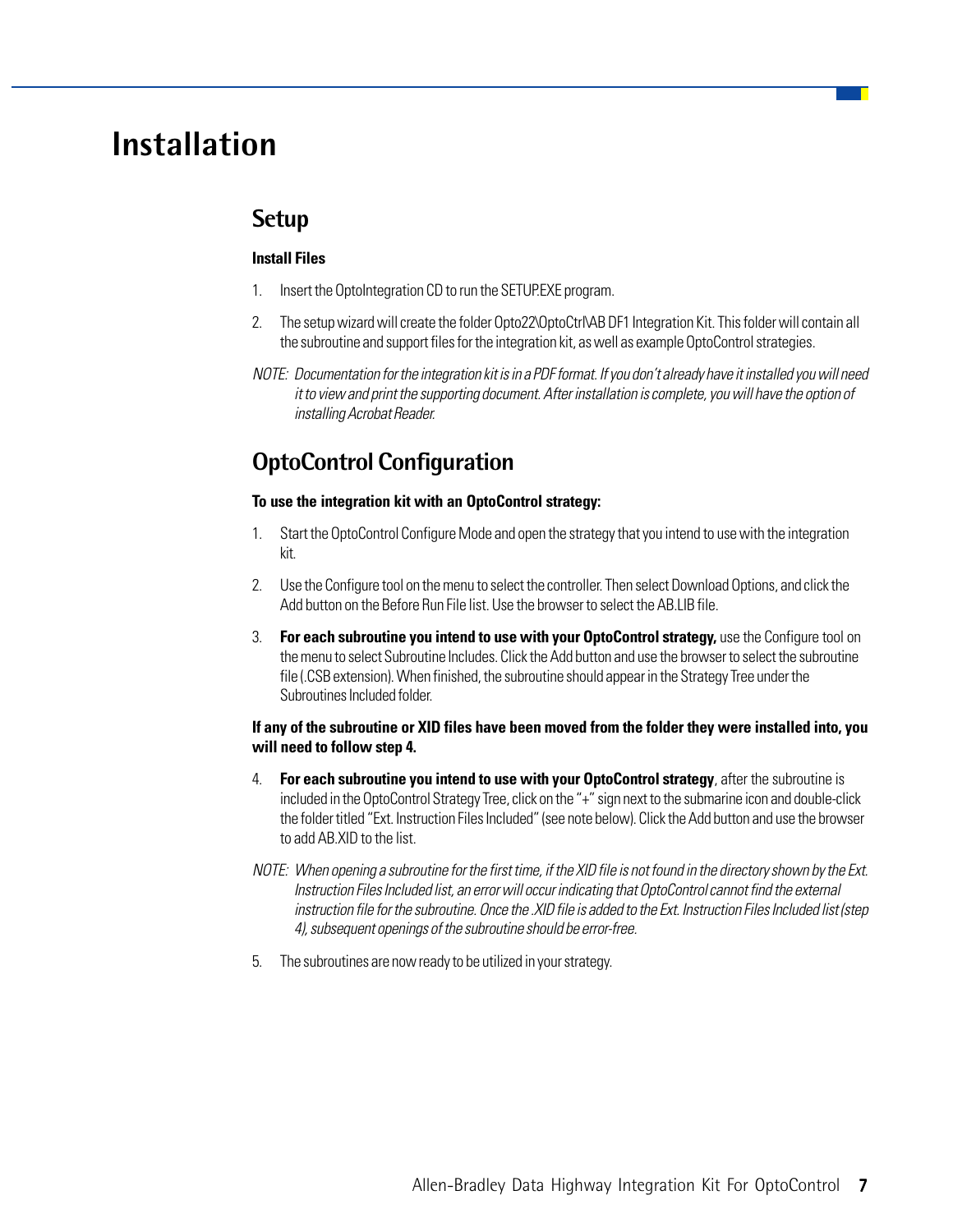### **Data Highway Communication Wiring**

The cables used for connecting an Opto 22 controller to a Data Highway interface device are specified in the drawings below. The cables require a DB25 female connector on the Data Highway interface end. Current Opto 22 controllers use screw-type terminal connectors, however, some older controllers use DB9 female connectors.

**Opto 22 RS-232 serial connection to DH interface device**



**Opto 22 RS-422 serial connection to DH interface device**



### **Data Highway Communication**

In order to communicate on the Data Highway network with an Opto 22 controller and a Data Highway interface device (i.e., KF module or DL2000), the settings on the Data Highway interface device for baud rate, parity, and number of stop bits must match the configuration for the serial port used in the AB Configure Port subroutine. In addition, the following parameters should be set for the Data Highway interface device's asynchronous port.

- Use BCC error check mode.
- Do not use imbedded response mode.
- Hand-shaking should be disabled.
- Full duplex.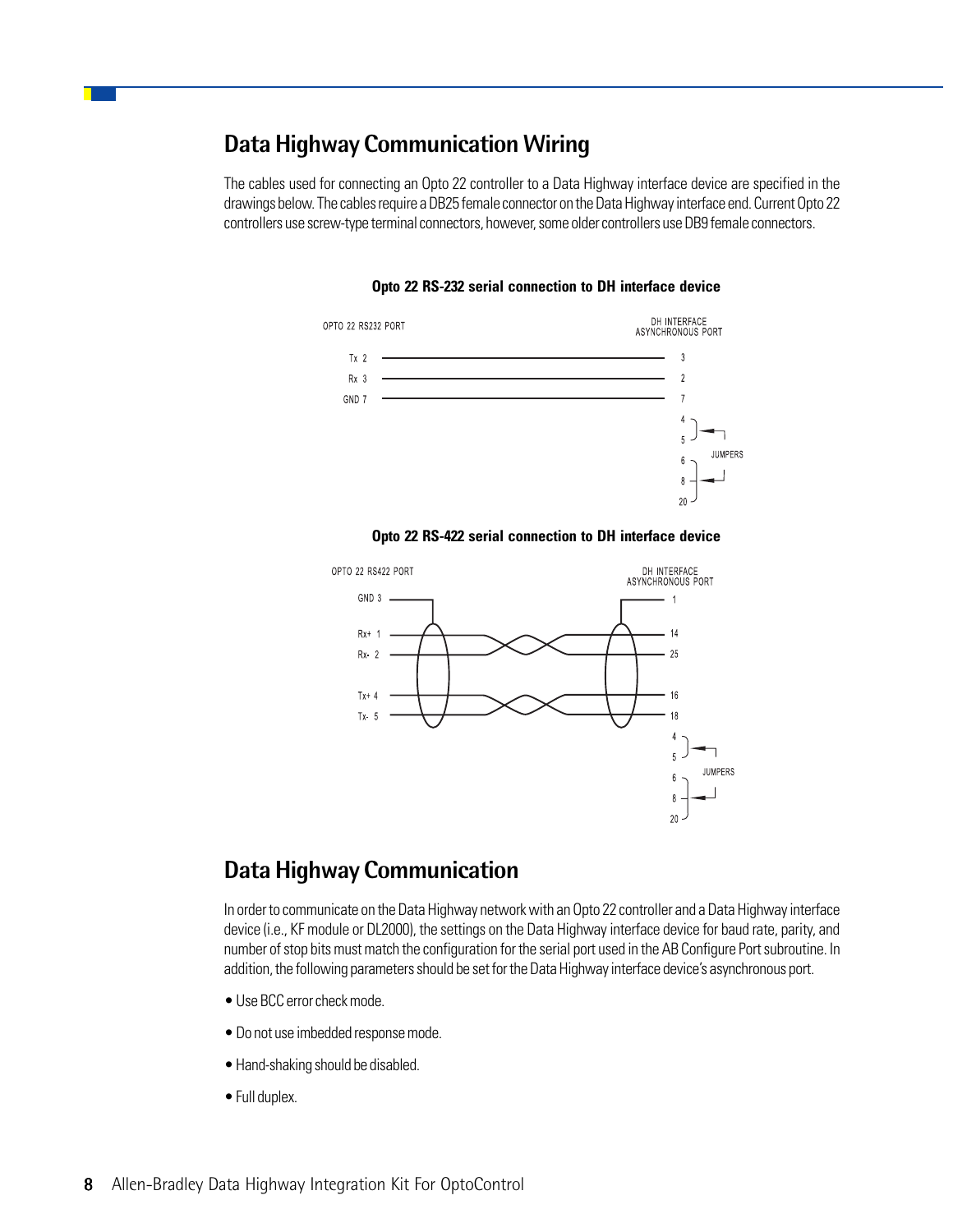### **Direct Serial Communication Wiring**

The cables used for connecting an Opto 22 controller to an Allen-Bradley PLC serial port are specified in the drawings below. The cable for a PLC5 requires a DB25 male connector on the PLC5 end. The cable for a SLC requires a DB9 female connector on the SLC end. Current Opto 22 controllers use screw-type terminal connectors, however, some older controllers use DB9 female connectors.



#### **Opto 22 RS-232 serial connection to PLC5/11 channel 0**

#### **Opto 22 RS-232 serial connection to SLC5/04 RS232 port**



### **Direct Serial Communication**

In order to communicate directly between an Opto 22 controller and an Allen-Bradley slave device, either full-duplex or half duplex mode can be used.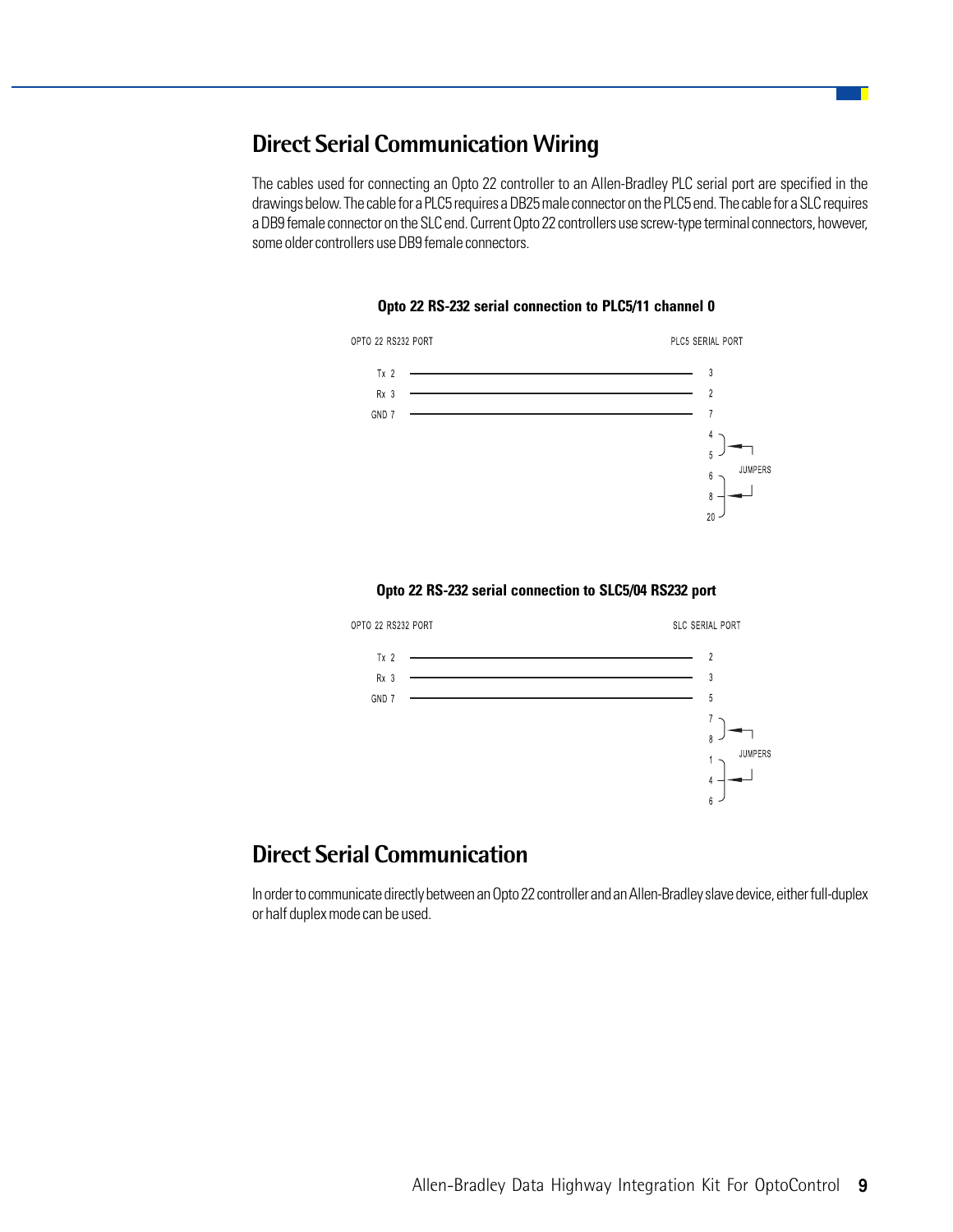## **Subroutines**

## **AB\_Configure\_Port**

#### **Description**

This subroutine sets the communication port that will be used with the "AB Master" subroutines. It also configures the serial port operating parameters and sets the communication protocol to be used. **The port configuration command must be executed prior to using any "AB Master" subroutines.**

#### **Parameters**

#### **PORT CFG STR**

This string variable is used to select and configure the port number, baud rate, parity, data bits, and stop bits for use with any "AB Master" subroutine. See OptoControl command "Configure Port" for string syntax.

#### **TA DELAY (SEC)**

This float variable is used to set the amount of time in seconds that the "Master" subroutines will wait for a reply from a slave device.

#### **COMM MODE**

This integer variable is used to indicate which communication mode the "Master" subroutines will use. The values to use are zero for "Full-Duplex" or "Point-To-Point" mode of communication, or -1 for "Half\_Duplex" or "Multidrop"mode of communication.

#### **ERROR CODE**

This integer variable is used to return the result of the port configuration portion of the command.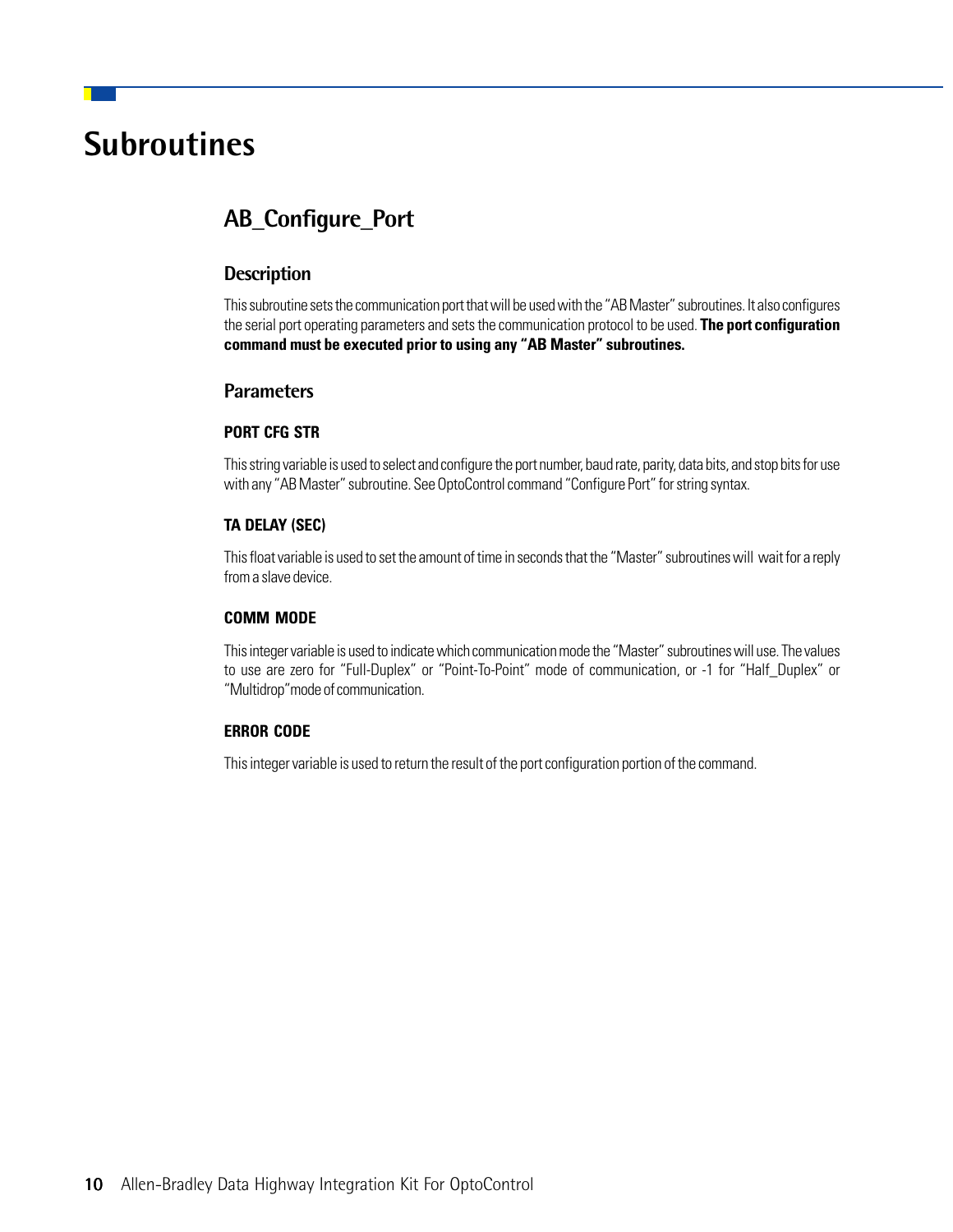## **AB Typed Read / AB Protected Typed Logical Read**

#### **Description**

These subroutines read a block of data from a PLC data file.

#### **Parameters**

#### **PARAMETER TABLE**

Enter the parameter table name in the field next to the prompt PARAMETER TABLE when calling the subroutine.

| ELEMENT 0            | Holds the address of the <b>slave device</b> .                                                                                                                                                                                            |
|----------------------|-------------------------------------------------------------------------------------------------------------------------------------------------------------------------------------------------------------------------------------------|
| ELEMENT1             | Holds the number to indicate the type of file. See "File Types" on page 15.)                                                                                                                                                              |
| ELEMENT 2            | Holds the file number within the slave device. If reading from SLC I/O files<br>(file type $= 6$ or 7), this element holds the starting slot number.                                                                                      |
| ELEMENT <sub>3</sub> | Holds the value used to indicate the starting element number within the file.<br>If reading from SLC I/O files (file type = 6 or 7), this element holds the starting<br>word number within the slot.                                      |
| ELEMENT 4            | Holds the <b>starting table element number</b> where data read from the slave<br>device should be stored in the associated OptoControl table. If reading from<br>ASCII or string files (file type = $4$ or $5$ ), this element is unused. |
| ELEMENT 5            | Holds the number of elements.                                                                                                                                                                                                             |
|                      | For file types 1 or 3, the maximum number of integer or word values to be read<br>with a single command is 120.                                                                                                                           |
|                      | For file type 2, the maximum number of float values to be read with a single<br>command is 59.                                                                                                                                            |
|                      | For file type 4, the maximum number of ASCII word values to be read with a<br>single command is 63 or 126 characters.                                                                                                                     |
|                      | For file type 5, this value defaults to 1. String file elements are up to 80<br>characters long.                                                                                                                                          |
| <b>POINTER TABLE</b> |                                                                                                                                                                                                                                           |
|                      | Enter the pointer table name in the field next to the prompt POINTER TABLE when calling the subroutine.                                                                                                                                   |
| ELEMENT 0            | Holds a pointer to the object that will be used to store information read from<br>the slave device. For file types 4 and 5, the object will be a string. For other file                                                                   |

ELEMENT 1 Holds a pointer to the string table which will hold the transmit and receive strings (for diagnostic purposes).

types, the object will be a table of float or integer type.

#### **ERROR CODE**

The prompt "ERROR CODE" requires an integer variable. Upon completion of the command, this integer variable will contain the status/error code. (See "Errors Reported by OptoControl 'Master' Subroutines" on page 18.)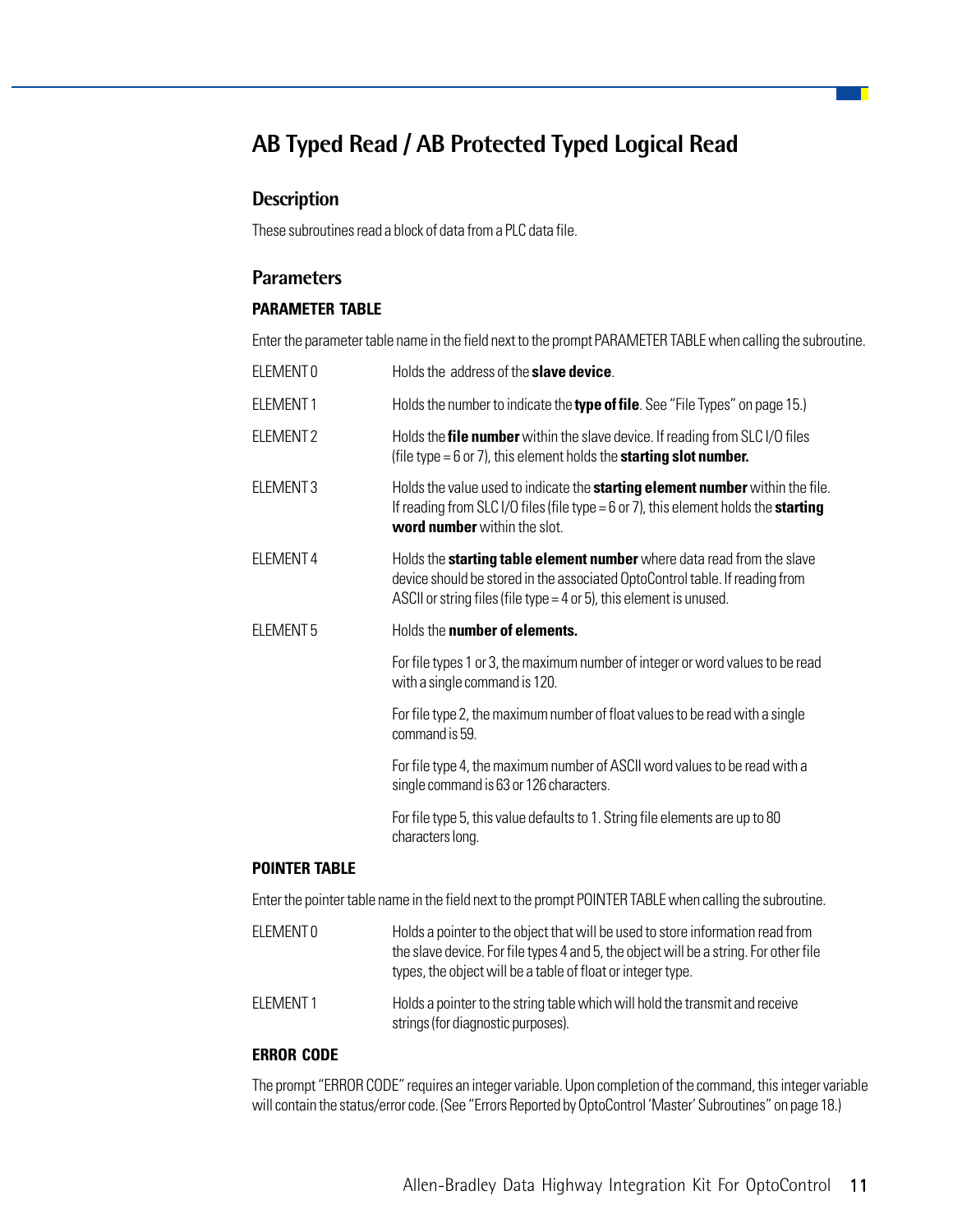## **AB Typed Write / AB Protected Typed Logical Write**

These subroutines write a block of data to a PLC data file.

#### **Parameters**

#### **PARAMETER TABLE**

Enter the parameter table name in the field next to the prompt PARAMETER TABLE when calling the subroutine.

| ELEMENT 0        | Holds the address of the <b>slave device</b> .                                                                                                                                                                                          |
|------------------|-----------------------------------------------------------------------------------------------------------------------------------------------------------------------------------------------------------------------------------------|
| ELEMENT1         | Holds the number to indicate the <b>type of file</b> . (See "File Types" on page 15.)                                                                                                                                                   |
| ELEMENT 2        | Holds the file number within the slave device. If writing to SLC I/O files<br>(file type = $6$ or $7$ ), this element holds the <b>starting slot number.</b>                                                                            |
| ELEMENT 3        | Holds the value used to indicate the <b>starting element number</b> within the file.<br>If writing to SLC I/O files (file type = 6 or 7), this element holds the <b>starting</b><br><b>word number</b> within the slot.                 |
| ELEMENT 4        | Holds the starting table element number in the associated OptoControl table<br>where source data to be written to the slave device is stored. If writing to ASCII<br>or string files (file type = $4$ or $5$ ), this element is unused. |
| <b>ELEMENT 5</b> | Holds the number of elements.                                                                                                                                                                                                           |
|                  | For file types 1 or 3, the maximum number of integer or word values to be<br>written with a single command is 120.                                                                                                                      |
|                  | For file type 2, the maximum number of float values to be written with a single<br>command is 59.                                                                                                                                       |
|                  | For file type 4, the maximum number of ASCII word values to be written with a<br>single command is 63 or 126 characters.                                                                                                                |
|                  | For file type 5, this value defaults to 1. String file elements are up to 80<br>characters long.                                                                                                                                        |
| POINTER TABLE    |                                                                                                                                                                                                                                         |

Enter the pointer table name in the field next to the prompt POINTER TABLE when calling the subroutine.

| ELEMENT <sub>0</sub> | Holds a pointer to the object that holds information to be written to the slave<br>device. For file types 4 and 5, the object will be a string. For other file types, the<br>object will be a table of float or integer type. |
|----------------------|-------------------------------------------------------------------------------------------------------------------------------------------------------------------------------------------------------------------------------|
| FI FMFNT1            | Holds a pointer to the string table which will hold the transmit and receive<br>strings (for diagnostic purposes).                                                                                                            |
| ELEMENT3             | Holds a pointer to the string table which will hold ASCII data when file type 4 is used.                                                                                                                                      |

#### **ERROR CODE**

The prompt "ERROR CODE" requires an integer variable. Upon completion of the command, this integer variable will contain the status/error code. (See "Errors Reported by OptoControl 'Master' Subroutines" on page 18.)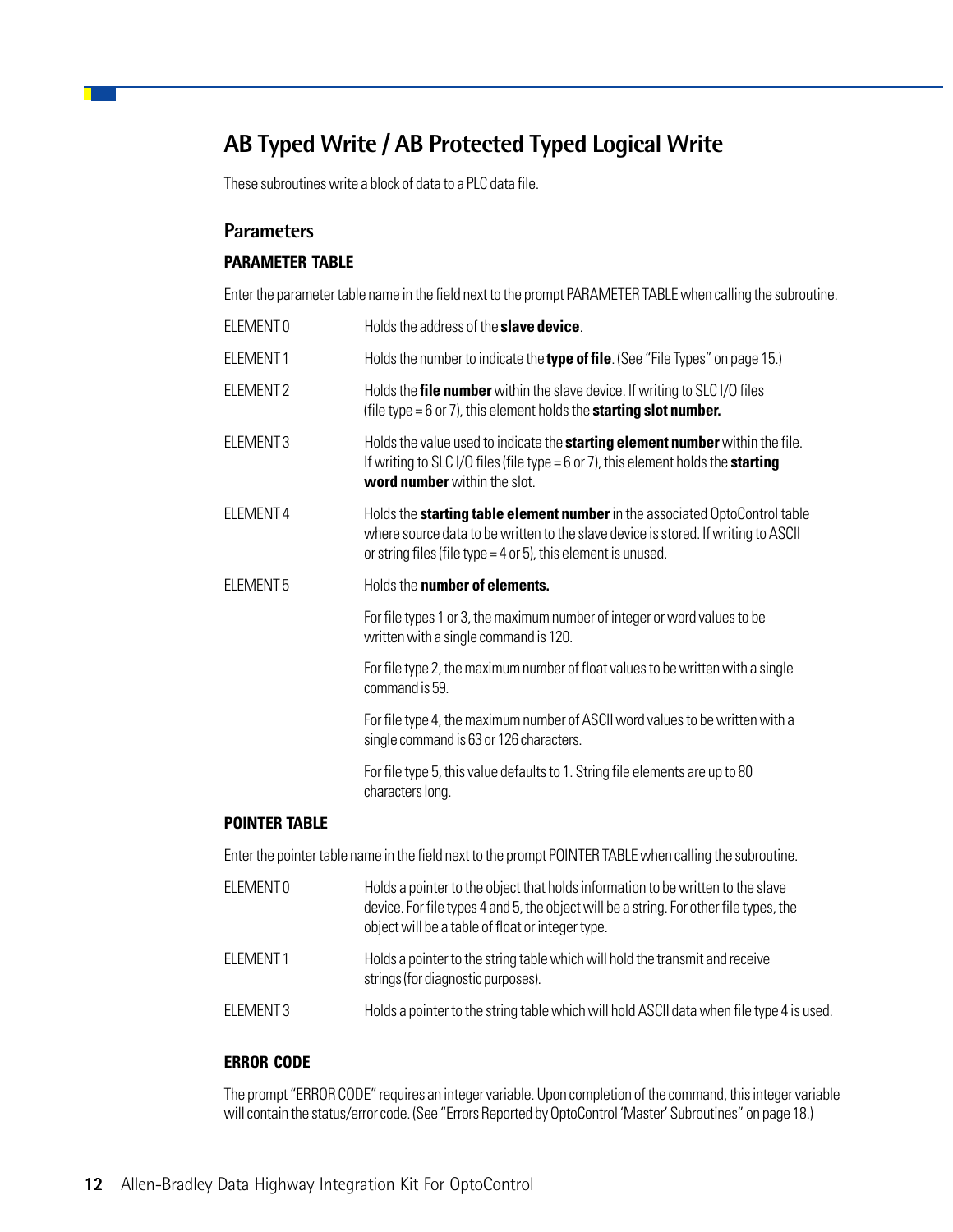## **AB\_PLC5 Slave / AB SLC Slave**

#### **Description**

The AB\_PLC5\_Slave subroutine is used to make an Opto 22 controller communicate like a PLC5 slave. The AB SLC Slave subroutine is used to make an Opto 22 controller communicate like an SLC slave.

#### **Operation**

Create a new chart and ensure the appropriate slave subroutine call is the last command in the chart. Start and stop the subroutine by starting or stopping the associated chart. Each subroutine monitors a serial port for AB message traffic and supports PLC files 0, 1, 3, 7, and 8 by using five OptoControl numeric tables to hold the data. These five tables are referenced in the subroutine using an OptoControl "pointer table," which is passed by parameter to the subroutine. Both subroutines run continuously and require a dedicated chart in OptoControl.

#### **Parameters**

#### **PORT CFG STR**

The prompt "PORT CFG STR" requires a string-type variable that is used to select and configure the port number, baud rate, parity, data bits, and stop bits for use with the subroutine. See OptoControl command "Configure Port" for string format.

#### **POINTER\_TABLE**

The prompt "POINTER TABLE" requires a pointer table type variable that holds the addresses for each of the five numeric data tables. The index number within the pointer table associates the OptoControl table with the corresponding PLC file number.

#### **Using the OptoControl configurator:**

Create an integer type numeric table to support each file number you want to use from the PLC file numbers 0, 1, 3, and 7. These tables should be configured with a length parameter large enough to hold all the required data.

Create a float type numeric table if you plan to use PLC file number 8. This table should be configured with a length parameter large enough to hold all the required data.

Create a pointer type table with nine elements.

#### **During runtime:**

Before the slave subroutine is started, use the OptoControl command "Move to Pointer Table" to modify each element in the pointer table according to the "POINTER\_TABLE specification." If any of the five supported PLC file types are not being used, ensure the associated element/pointer in the pointer table is set to "null."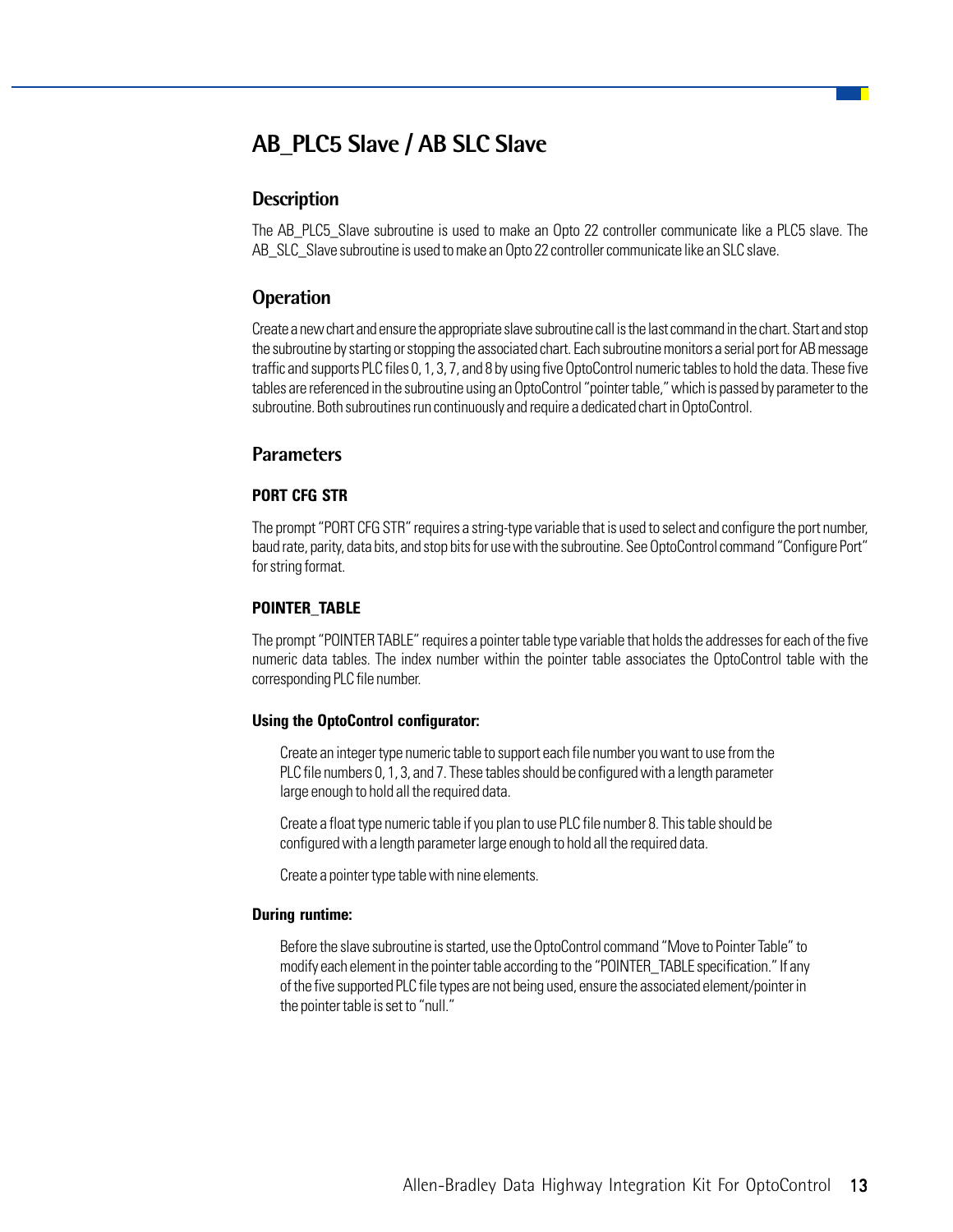#### **POINTER\_TABLE specifications**

| <b>PLC File</b><br><b>Type</b> | <b>PLC File #</b> | <b>OptoControl</b><br><b>Table Type</b> | FILE TABLE POINTER<br><b>Index</b> |
|--------------------------------|-------------------|-----------------------------------------|------------------------------------|
| Outputs                        |                   | Integer                                 |                                    |
| <b>Inputs</b>                  |                   | Integer                                 |                                    |
| Binary                         |                   | Integer                                 |                                    |
| Integer                        |                   | Integer                                 |                                    |
| Float                          |                   | Float                                   |                                    |

NOTE: Pointer table elements 2, 4, 5, and 6 are unused.

#### **SLAVE ADDRESS**

The prompt "SLAVE ADDRESS" requires an integer variable. It is used to indicate the device address that the slave subroutine should respond to. **If using a Data Highway Plus interface device, this address must match the node ID number of the interface device.**

#### **ERROR CODE**

This integer variable is used to return the result of the port configuration portion of the command.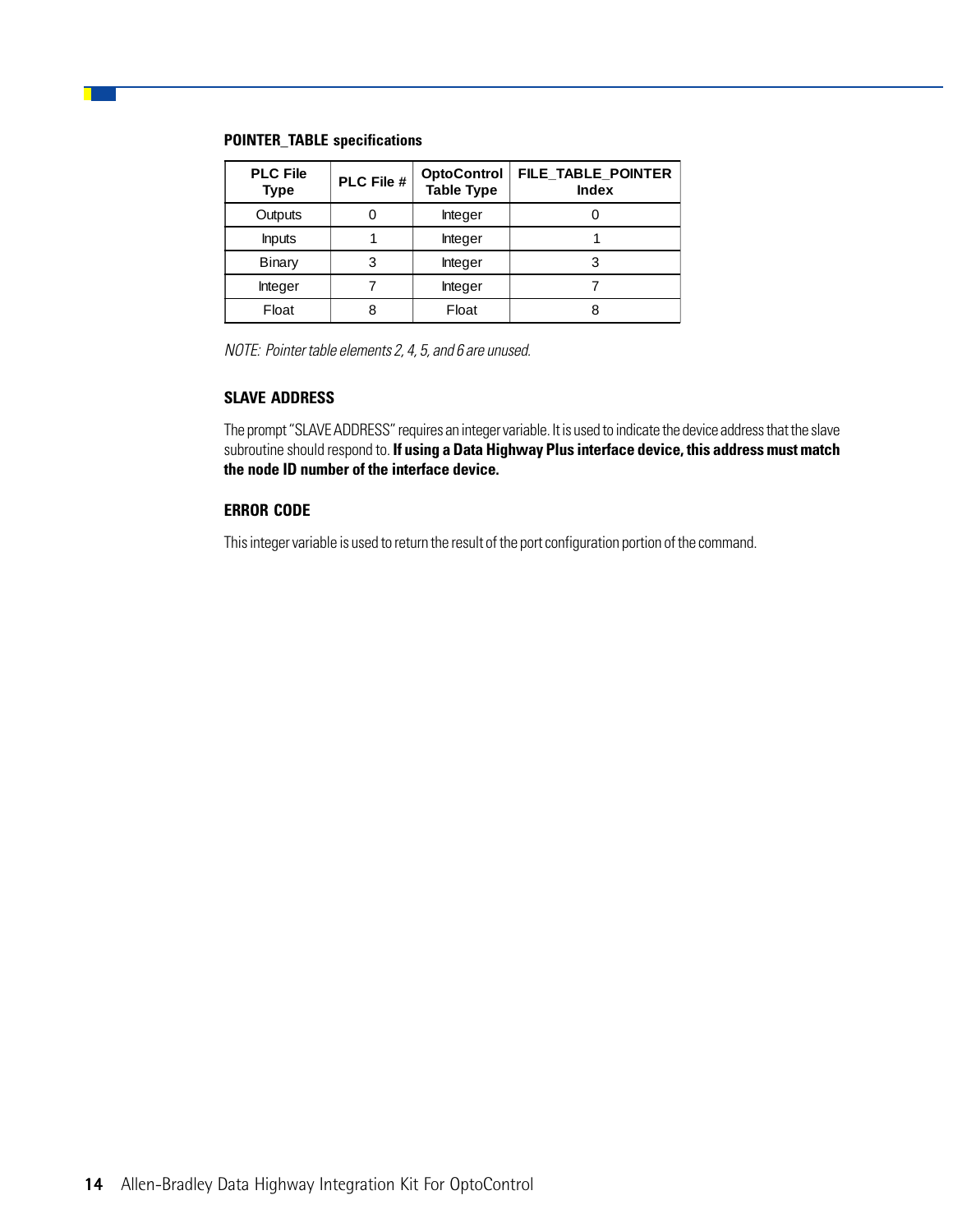## **File Types**

The file type argument used with the "Master" subroutines allows the read and write commands to handle each kind of data properly. It is set by storing the proper value in element 1 of the "PARAMETER TABLE" used with each call to a subroutine. The following table shows what file type value to use for each PLC file type.

## **File Types Used With AB Master Subroutines**

| <b>OptoControl File Type</b> | <b>AB File Type</b>                                  |
|------------------------------|------------------------------------------------------|
| 1                            | Integer                                              |
| 2                            | Floating point                                       |
| 3                            | Unsigned integer (supports file numbers 0, 1, and 3) |
| 4                            | <b>ASCII</b>                                         |
| 5                            | String                                               |
| 6                            | Output logical by slot (SLC only)                    |
|                              | Input logical by slot (SLC only)                     |
|                              |                                                      |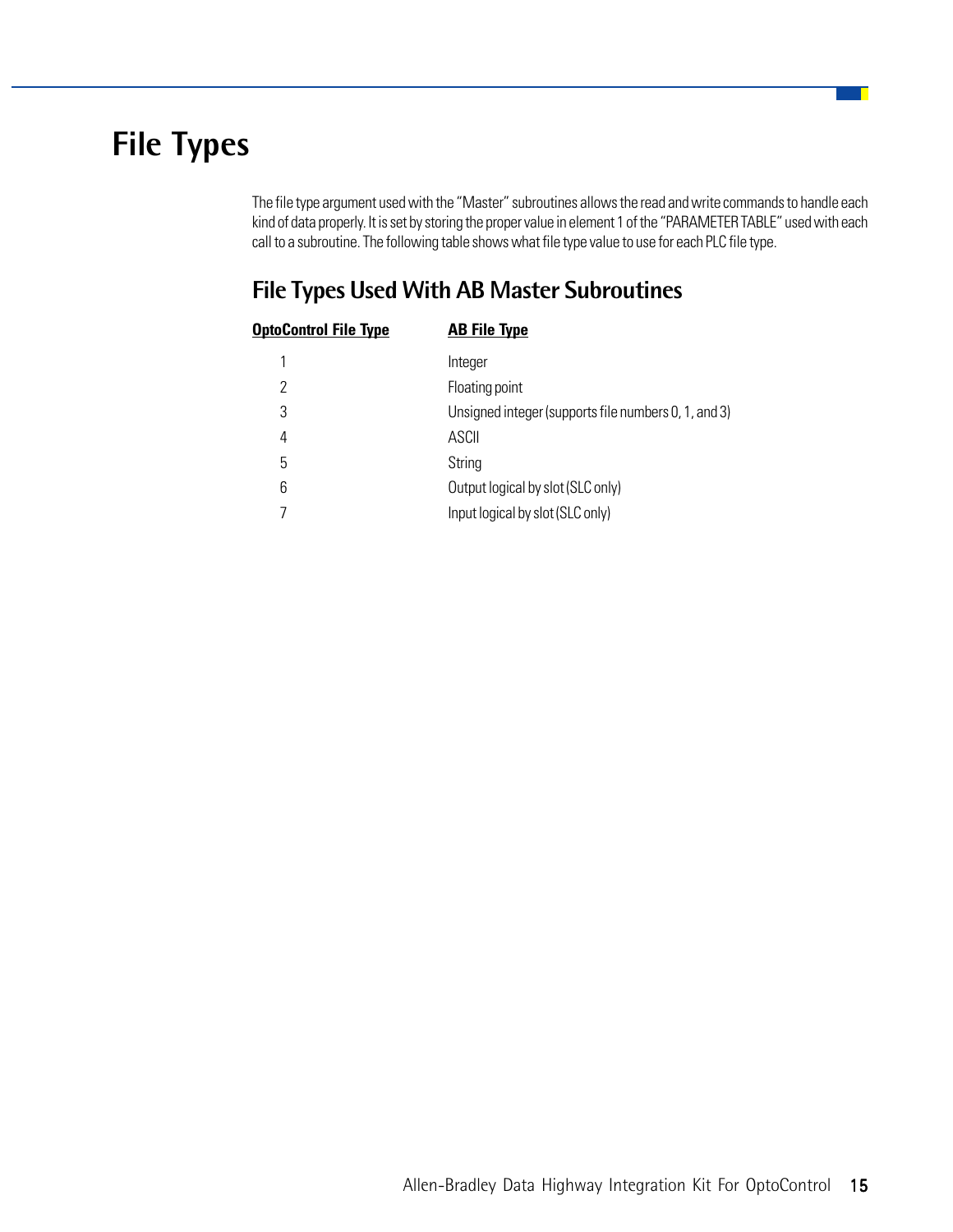## **Error Reporting for ABMaster Subroutines**

## **Error Codes Reported by the 1770-KF2 Module**

| Code | <b>Description</b>                                                    |
|------|-----------------------------------------------------------------------|
| 00   | Success – no error.                                                   |
| 02   | Cannot guarantee delivery: link layer. The PLC may not be responding. |
| 03   | Duplicate token holder detected.                                      |
| 04   | Local port disconnected.                                              |
| 05   | Application layer timed out waiting for a response.                   |
| 06   | Duplicate node detected.                                              |
| 07   | Station is offline.                                                   |
| 08   | Hardware fault.                                                       |
|      |                                                                       |

## **Error Codes Reported by the PLC**

| Code | <b>Description</b>                                                              |
|------|---------------------------------------------------------------------------------|
| 16   | Illegal command or format. SLC File Number vs. File Type mismatch.              |
| 32   | Host has a problem and will not communicate.                                    |
| 48   | Remote node host is missing.                                                    |
| 64   | Host could not complete function due to hardware fault.                         |
| 80   | Addressing problem or memory protect rungs.                                     |
| 96   | Function disallowed due to command protection selection.                        |
| 112  | Processor is in program mode.                                                   |
| 128  | Compatibility mode file missing or communication zone problem.                  |
| 144  | Remote node cannot buffer command.                                              |
| 160  | Not used.                                                                       |
| 176  | Remote node problem due to download.                                            |
| 192  | Cannot execute command due to active IPBs.                                      |
| 208  | Not used.                                                                       |
| 224  | Not used.                                                                       |
| 240  | Indicates an "extended error code." See "PLC Extended Status Codes" on page 17. |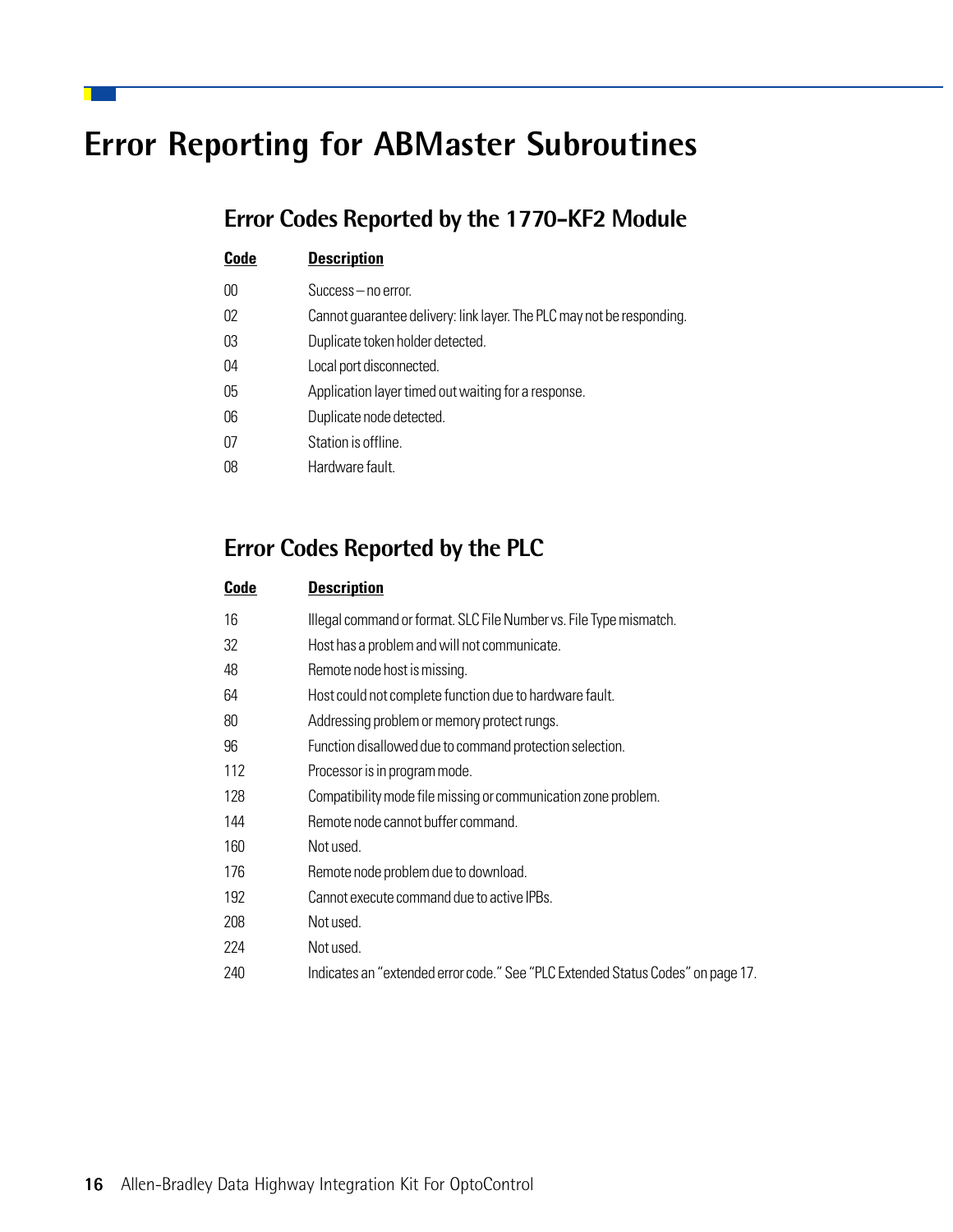## **PLC Extended Status Codes**

| Code  | <b>Description</b>                                                             |
|-------|--------------------------------------------------------------------------------|
| 61441 | A field has an illegal value.                                                  |
| 61442 | Less levels specified in address than minimum for any address.                 |
| 61443 | More levels in address than system supports.                                   |
| 61444 | Symbol not found.                                                              |
| 61445 | Symbol is of improper format.                                                  |
| 61446 | Address doesn't point to something usable.                                     |
| 61447 | File is wrong size.                                                            |
| 61448 | Cannot complete request, situation has changed since the start of the command. |
| 61449 | Data or file is too large.                                                     |
| 61450 | Transaction size plus word address is too large.                               |
| 61451 | Access denied, improper privilege.                                             |
| 61452 | Condition cannot be generated; resource is not available.                      |
| 61453 | Condition already exists; resource is already available.                       |
| 61454 | Command cannot be executed.                                                    |
| 61455 | Histogram overflow.                                                            |
| 61456 | No access.                                                                     |
| 61457 | Illegal data type.                                                             |
| 61458 | Invalid parameter or invalid data.                                             |
| 61459 | Address reference exists to deleted area.                                      |
| 61460 | Command execution failure for unknown reason.                                  |
| 61461 | Data conversion error.                                                         |
| 61462 | Scanner not able to communicate with 1771 rack adapter.                        |
| 61463 | Adapter cannot communicate with module.                                        |
| 61464 | 1771 module response was not valid.                                            |
| 61465 | Duplicated label.                                                              |
| 61466 | File is open; another node owns it.                                            |
|       |                                                                                |

61467 Another node is the program owner.

a T